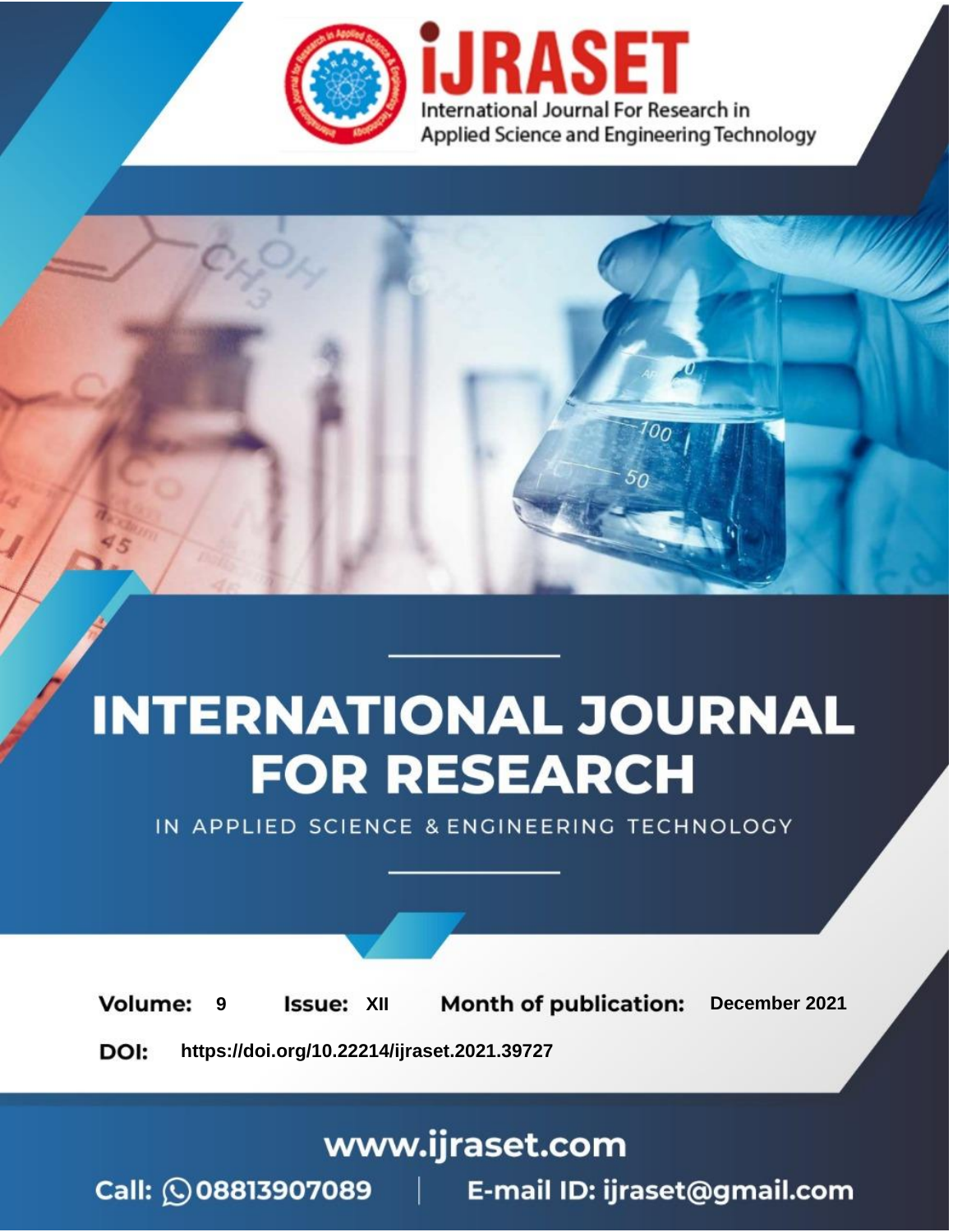

### **Health Monitoring System Using IoT**

Mariyadasu M<sup>1</sup>, Pranav A Mudholkar<sup>2</sup>, C. Pavan Kalyan<sup>3</sup>, A. H. Lalitha Surya Lakshmi<sup>4</sup>, Thallapelli Sai Pavan<sup>5</sup>, G N V  $S$  S Eshwar<sup>6</sup>, D. K. Aishwarya<sup>7</sup>

*<sup>1</sup>Assistant Professor, 2, 3, 4, 5Student, Dept. of EECE, GITAM, Hyderabad, India 6, 7Student, Dept. of CSE, GITAM, Hyderabad, India*

*Abstract: Health on of the key aspects of any human's life and one needs to keep up good health to make progress in life. We see most of the people facing health issues during different times during their life and it is their first job as an individual to keep up their health. As weare already seeing the novel coronavirus has devastated the world for the past few months and continues to do so. We see many cases like people living in distant villages and towns where there are no proper medical facilities to have a health check-up once in a while, they need to travel long distances to get a basic health checkup done. Especially the old people who cannot travel much due to their age. A human's health can be carefully monitored and a reasonable outcome can be predicted to avoid unfortunate deaths or misfortunate occurrences by measuring temperature, sp02, or pulse and Strain upon the muscles. These factors are being collected by various devices, but have never been classified and carefully monitored for*  anomalies. So this system is the best option to counter the situation as it collects data and stores it in the webserver and also *gives alerts.*

#### *Keywords: Health, Sensors, Internet of things*

#### **I. INTRODUCTION**

Health has always been the major concern in anyone's life and if one is healthy, he can achieve any goal in life with hard work. As we are seeing the pandemic that hit us a few months ago, the coronavirus or Covid 19 virus has hit us badly. It is a growing concern at present and also due to the pandemic the countries are shut down to stop the contamination of the virus which has, in turn, lead to global and individual countries facing an economic crisis and the proposed system helps us in monitoring our health at home. This system allows the doctors and nurses to monitor the patient's details from a distance which reduces the risk of transmission. It has sensors that take the data and process it and stores the info in the cloud server. The data includes sp02, pulse, and sp02 levels which fluctuate when a person is infected with the virus. So, the health monitoring device using Iot is the way forward during this pandemic. It is handy not only during the pandemic but only when there are bedridden patients the System can be used for them also to keep a check on the patients. And even when the family or doctors are away the patient details are being stored on the server, so the doctor can come back later and check the information. The sensors are connected to a microcontroller which is also connected to an LCD screen, when the data is being read the info not only is updated on the server but also generates alerts on the screen and also with a buzzer which alerts the doctor and the patient's dear ones that there anomalies in the readings[1]. The system generates alertswhen the sp02 or pulse or temperature goes beyond a limit so that the patient can be given the utmost attention. We have seen that the situation during the second wave has been worse, people are having a tough time finding a bed in hospitals, so the people who have a mild infection can stay in home quarantine, and with the help of this kit the doctor and their dear ones can monitor them at home which will pave the path for patients who are highly infected to get beds in the hospital

#### **BLOCK DIAGRAM OF THE PROJECT**



©IJRASET: All Rights are Reserved | SJ Impact Factor 7.538 | ISRA Journal Impact Factor 7.894 | 2224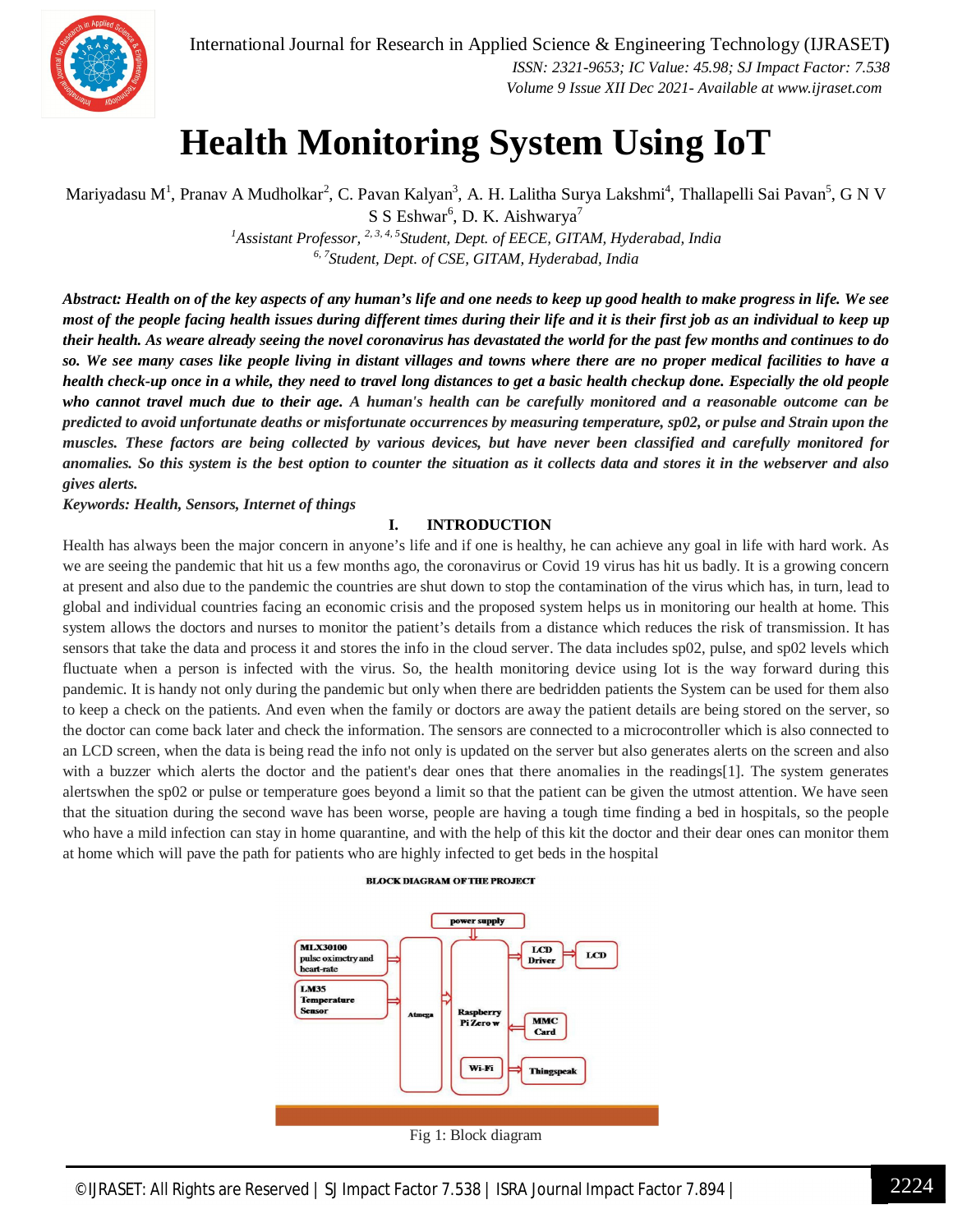

International Journal for Research in Applied Science & Engineering Technology (IJRASET**)**

 *ISSN: 2321-9653; IC Value: 45.98; SJ Impact Factor: 7.538 Volume 9 Issue XII Dec 2021- Available at www.ijraset.com*

#### **II. LITERATURE REVIEW**

Remote patient monitoring (RPM) uses digitaltechnologies to collect medical and other forms of health data from individuals in one location and electronically transmit that information securely to health care providers in a different location for assessment. Health monitoring is very important in terms of prevention, particularly if the early detection of diseases can reduce suffering and medical costs.It can radically improve alternatives for the medical treatmentof the patient. This project aims at developing a system that is capable of monitoring the patient's medical parameters likepulse oximetry and heart-rate signals, Temperature wirelesslythrough a WI-FI module using thing speak. Also, IoT and cloud-based computing are the basis of telemedicine, as not everyone can go to the clinic to get their health check-up. Body wireless sensor Network (BWSN) is used in IoT as a basis of such projects where the parameters are collected andsent to the webserver using the Raspberry Pi Zero W microcontroller. The Sensors are interfaced to the RaspberryPi Zero W and also the raspberry pi has an interface with an LCD screen where the data is displayed and also can be interfaced to a buzzer to give sound alerts for fluctuations. The system generates alerts when the sp02 or pulse or temperature goes beyond a limit so that the patient can be given the utmost attention.

- *1) Thingspeak:* It is a platform providing various services mainly for IoT projects. It collects datafrom the prototypes and stores it. The data is also represented graphically.
- *2) MAX30100:* MAX30100 Pulse Oximeter/Heart-Rate ModuleMAX30100 is an integrated pulse oximeter and heart-rate monitorsensor solution
- *3) LM35:* LM35 sensor is used for the measurement of body temperature. The sensor is put in contact with the body and it senses body temperature. It is calibrated linearly in Celsius. It has low self-heating capability. Also, id doesn't require external calibration.



Fig.2: Display when it is powered up initially



Fig.3: When the temp is displayed

#### **III. PROPOSED SYSTEM**

The project aims at developing a system that is capable of monitoring the patient's medical parameters like pulse oximetry and heart-rate signals, Temperature wirelessly through a WI-FI module using thing speak. The sensors are in contact with the body of the patient and keep collecting the data, when the temperature sensor is in contact with the body it gives the temperature of the body and the other sensor measures the Pulse and spo2 levels of the individual. We have used an LM35 sensor for the temperature sensing and used a MAX30100 as a pulse oximeter for the pulse and sp02 calculation. Visible alerts using the LCD[2]. This SD card is a key part of the Raspberry Pi Zero W; it provides the initial storage for the Operating System and files In this monitor the sensor data on thing speak cloud along with date and time, so this system able to check the data from anywhere in the world. To achieve this task using Raspberry pi zero w processor, the main use of it is that we can store the Operating system files and also host a web server to send the data over to the thing speak server. Additionally, we have used an atmega328 microprocessor to interface the sensors to the raspberry pi Zero W.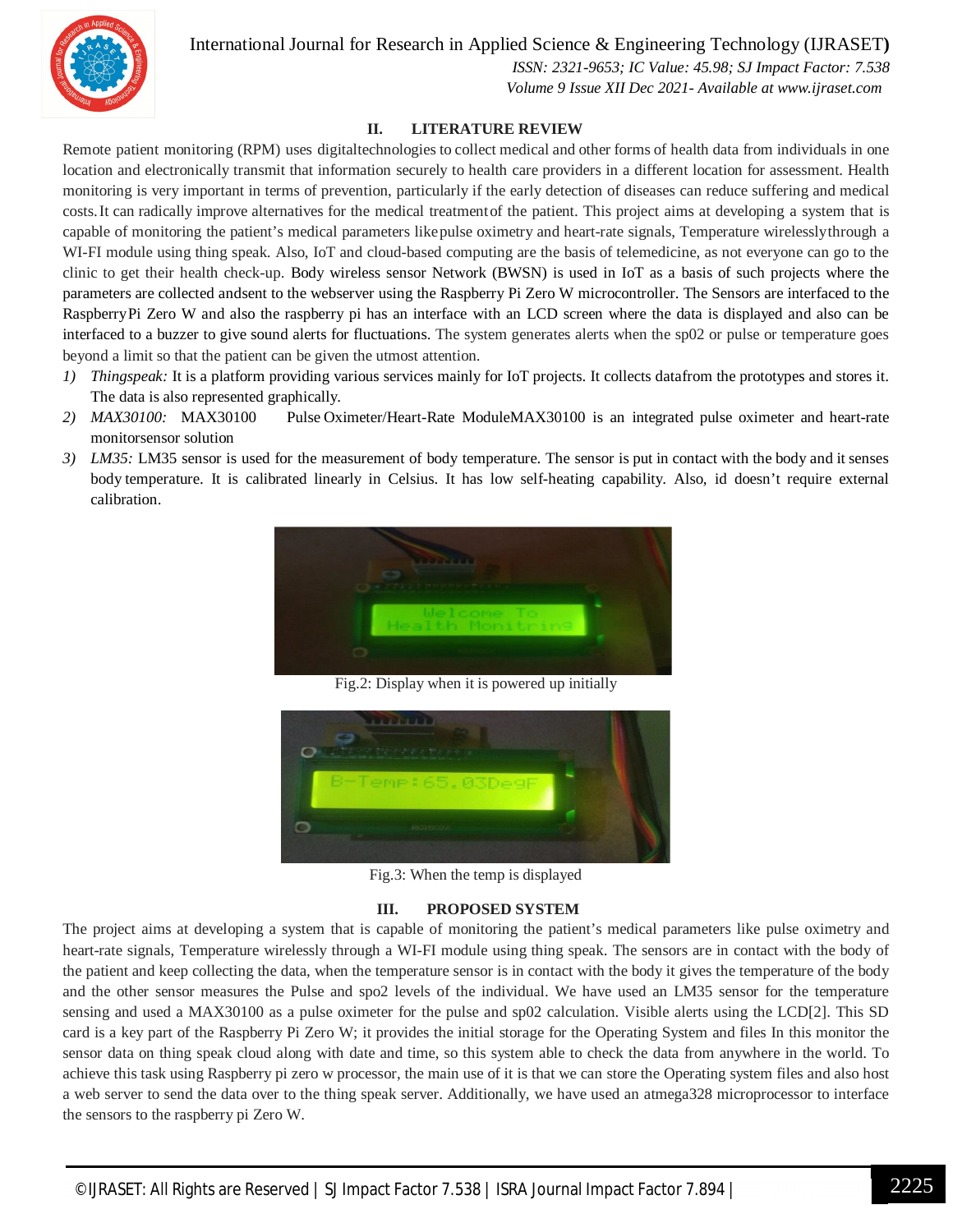

 *ISSN: 2321-9653; IC Value: 45.98; SJ Impact Factor: 7.538*

 *Volume 9 Issue XII Dec 2021- Available at www.ijraset.com*

#### **IV. WORKING**

The IoT technology is used to monitor the health parameters such as body temperature, blood oxygen, and heart rate. The signals received by the atmega328 microcontroller from the sensors are converted from analog signals to serial signals with the help of ADC located in the Arduino board and further is processed and sent to the Raspberry Pi then updates them into the thing speak cloud and also display on the LCD module as shown in fig.2 and fig.3. The main controlling device of the project is the Raspberry pi zero w processor which is loaded with an intelligent program in python language. The data is also depicted graphically to show if the data or the health parameters are increasing or decreasing as the data is updated in the server every 12 sec in fig.4 and fig.5.



Fig.4 & Fig.5: Graphical representation of the datacollected

#### **V. RESULTS AND ANALYSIS**

The project Health monitoring system using IoT was designed such that to monitors the health parameters such asbody temperature, blood oxygen, and heart rate. The signalsreceived by the atmega328 microcontroller from the sensors are converted from analog signals to serial signals with the help of ADC located in the Arduino board and further is processed and sent to the Raspberry Pi then updates them into the thing speak cloud and also display on the LCD module. The main controlling device of the project is the raspberry pi zero w processor which is loaded with a pythonprogram for operation.

#### **VI. CONCLUSION**

This paper focuses on real-time iot application of health monitoring using Iot and cloud computing to make health care easy for people. It provides how iot can be used to self-treat at home at the time of a pandemic and how to keep a check on one's health, also shows how the data is being relayed from the sensors to the Raspberry pi and then to the think speak server where it is stored and also depicted graphically. Our future work will concentrate on including other parameters such as Blood Pressure, Sugar which has seen a rise recently.

#### **REFERENCES**

- [1] Afef Mdhaffar, Tarak Chaari , Kaouthar Larbi, MohamedJmaiel and Bernd Freisleben "IoT-based Health Monitoring via LoRaWAN", IEEE EUROCON 2017.
- [2] Mohammad M. Masud, Mohamed Adel Serhani, andAlramzana Nujum Navaz "Resource-Aware MobileBasedHealth Monitoring", 2168-2194 (c) 2015 IEEE
- [3] Ayush Bansal , Sunil Kumar, Anurag Bajpai, Vijay N. Tiwari, Mithun Nayak, Shankar Venkatesan, Rangavittal Narayanan, "Remote health monitoring system for detecting cardiac disorders", IET Syst. Biol., 2015, Vol. 9, Iss. 6, pp. 309–314.
- [4] Hamid Al-Hamadi and Ing-Ray Chen, "Trust-Based Decision Making for Health IoT Systems" DOI 10.1109/JIOT.2017.2736446, IEEE Internet of Things Journal.
- [5] Muthuraman Thangaraj Pichaiah Punitha Ponmalar Subramanian Anuradha, "Internet Of Things (IOT) Enabled Smart Autonomous Hospital Management System – A Real World Health Care Use Case with the Technology Drivers", 2015 IEEE International Conference on Computational Intelligence and Computing Research.